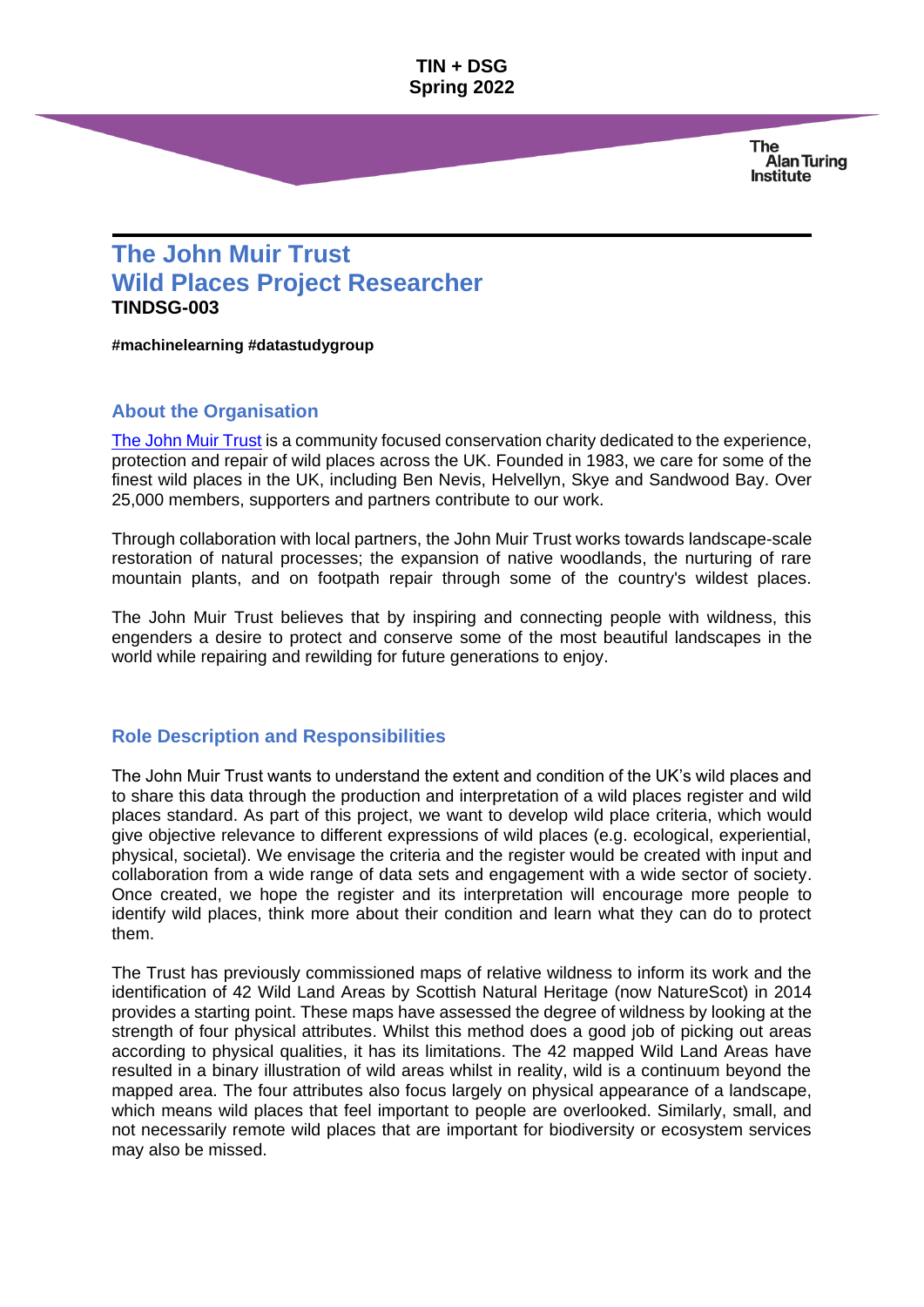## **TIN + DSG Spring 2022**

The John Muir Trust plans to develop an exciting new approach to understanding wild places. This project will explore and develop a new scientific process for understanding the data behind wild places, that considers the broad range of physical and social criteria that makes a place wild. We have initiated a focused Wild Places Project Team who meet regularly to work on this development phase. The intern will be a central part of this new team and be key in helping to define and develop both physical (by mapping) and social (with stakeholders) criteria, through an iterative process.

The Trust has access to an array of social and physical datasets for this challenge. These include GIS maps of the UK and national datasets on wild land areas, habitat condition surveys, noise and light pollution, and public perception surveys. We have additional data on the land the Trust manages, and we can engage with our membership base of around 11,000 individuals to gather knowledge about specific locations. There will also be the opportunity for the intern to visit some of the beautiful sites managed and cared for by the Trust, to gain a better understanding of our work.

The intern will be responsible for exploring inclusive approaches for collating these data sources and using them to help the Trust classify the nature, condition, and extent of wild places. We would also like the intern to evaluate the potential of incorporating satellite imagery and computer vision techniques for this task.

The internship will be instrumental in the preparation of a Data Study Group challenge that will develop and verify the promising research avenues identified by the intern, aiming to produce an algorithm capable of classifying the wild status of the whole of the UK. The intern will have the opportunity to represent the organization during the Data Study Group.

### **Expected Outcomes**

The successful completion of this challenge would raise the profile of the UK's wild places as a key solution to the climate and biodiversity crises and raise awareness of wildness and its benefits through ecosystem functions and services, nature-based solutions and human experience and engagement with wild places. Wild places have huge mental and physical benefits for large sections of society. Engaging with society through this work will help all recognise and value wild places for all.

From an operational perspective for the Trust, the successful completion of this project would allow us to use the dataset and register of wild places to target interventions, such as purchasing land, engaging with communities, and developing/enforcing standards & policy. With these tools we would drive up the standard of wild places benefitting wild places and society.

### **Supervision and Mentorship**

The Intern would be directly line managed by the Research & Data Manager and part of the Wild Places Register team supported by the Director of Policy, Senior Policy Officer and other staff. The intern would be part of the wider Trust team and be invited to attend staff meetings and gatherings.

### **Ideal Intern**

We would benefit from an intern that would provide a fresh perspective and scientific expertise with experience working with large datasets and maps.